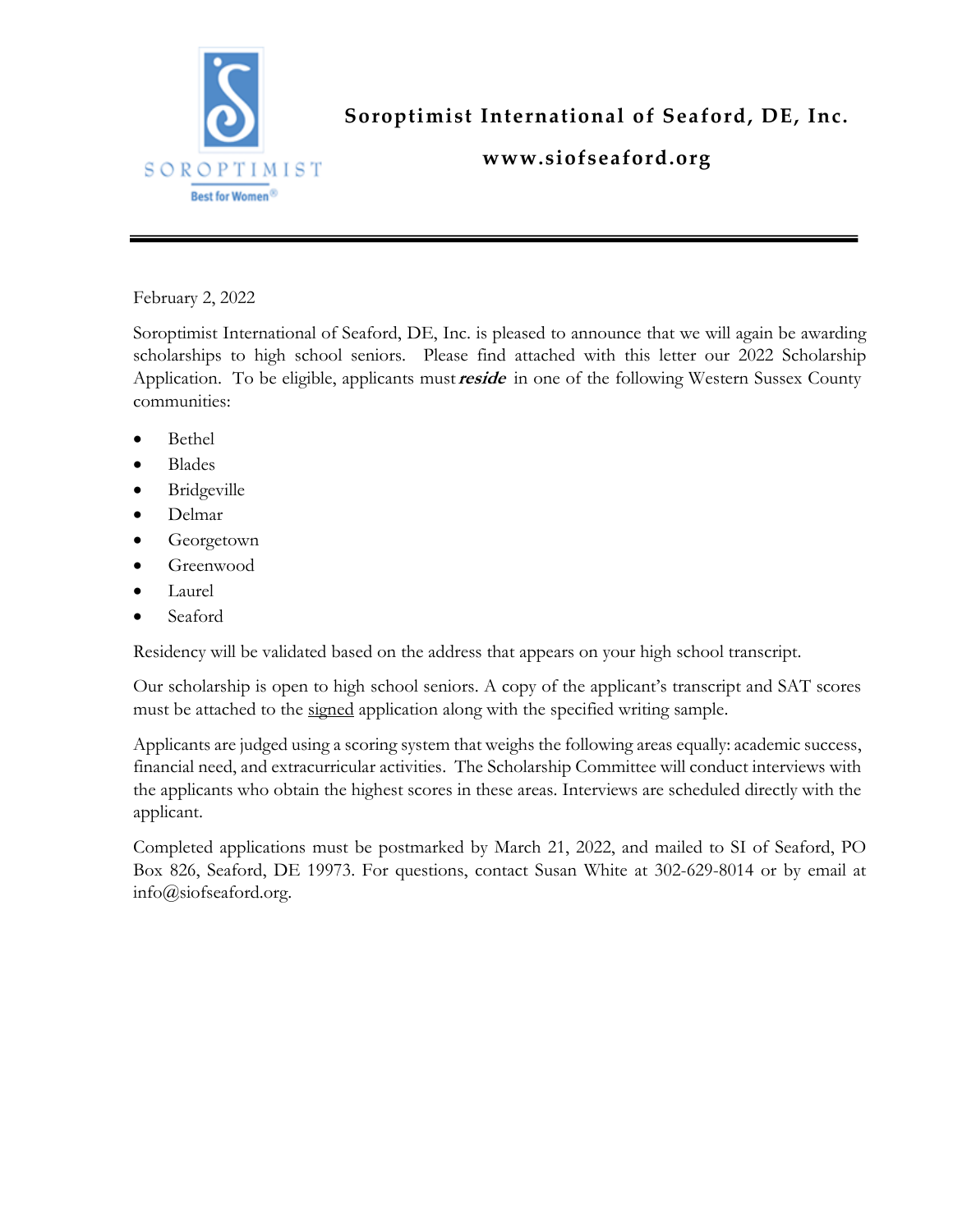

Clearly complete this application and mail to **SI of Seaford, PO Box 826, Seaford, DE** 

**19973**. All applications must be *postmarked* by **March 21, 2022**.

|                             | Class Rank: of of the contract of the contract of the contract of the contract of the contract of the contract of the contract of the contract of the contract of the contract of the contract of the contract of the contract |                       |                    | SAT Score(s):                        |  |
|-----------------------------|--------------------------------------------------------------------------------------------------------------------------------------------------------------------------------------------------------------------------------|-----------------------|--------------------|--------------------------------------|--|
| <b>Personal Information</b> |                                                                                                                                                                                                                                |                       |                    |                                      |  |
|                             |                                                                                                                                                                                                                                |                       |                    |                                      |  |
|                             |                                                                                                                                                                                                                                |                       |                    |                                      |  |
|                             | Home Phone                                                                                                                                                                                                                     |                       |                    | Cell Phone                           |  |
|                             | Parent/Guardian                                                                                                                                                                                                                |                       | Parent/Guardian    |                                      |  |
|                             |                                                                                                                                                                                                                                |                       |                    |                                      |  |
|                             | Employer                                                                                                                                                                                                                       |                       | Employer           |                                      |  |
|                             |                                                                                                                                                                                                                                |                       |                    |                                      |  |
|                             | Are any of your siblings currently attending college? $\Box$ Yes; How Many? $\Box$ No $\Box$ N/A                                                                                                                               |                       |                    |                                      |  |
| <b>College Information</b>  |                                                                                                                                                                                                                                |                       |                    |                                      |  |
|                             | List the colleges where you have applied in order of preference.                                                                                                                                                               |                       |                    |                                      |  |
|                             | $1.$ Cost per year \$                                                                                                                                                                                                          |                       |                    | Accepted? $\square$ Yes $\square$ No |  |
|                             |                                                                                                                                                                                                                                | $2.$ Cost per year \$ |                    | Accepted? $\square$ Yes $\square$ No |  |
|                             |                                                                                                                                                                                                                                |                       | $Cost per year$ \$ | Accepted? $\square$ Yes $\square$ No |  |
|                             | $4.$ Cost per year \$                                                                                                                                                                                                          |                       |                    | Accepted? $\square$ Yes $\square$ No |  |
|                             | $5.$ $\overline{\phantom{a}}$                                                                                                                                                                                                  |                       | $Cost per year$ \$ | Accepted? $\square$ Yes $\square$ No |  |
|                             |                                                                                                                                                                                                                                |                       |                    |                                      |  |